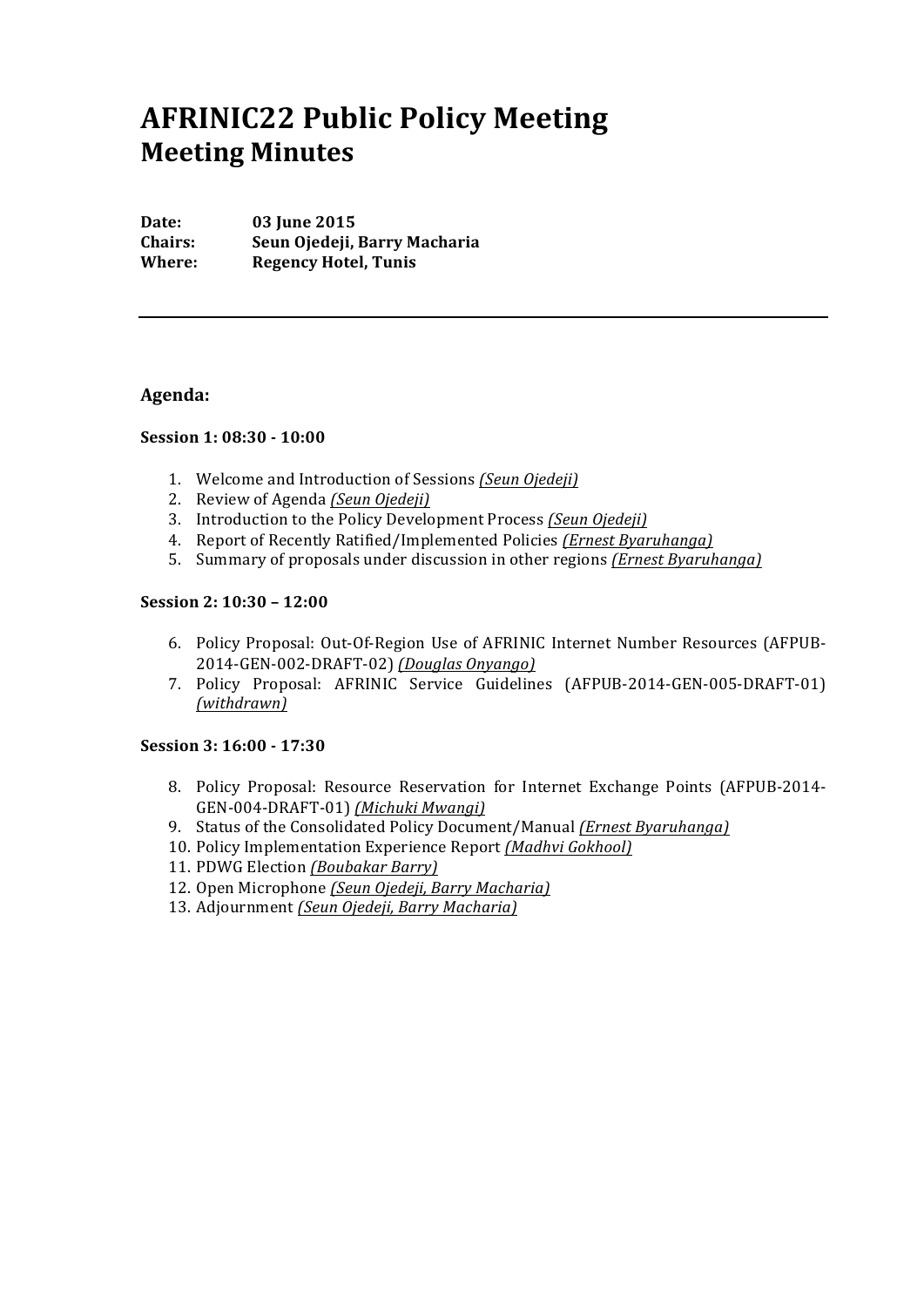# 1.0 Welcome and Introduction of Sessions

Seun Ojedeji opened the meeting at 0900 local time in Tunis, welcomed everyone to the 22<sup>nd</sup> AFRINIC Public Policy Meeting and indicated that the other co-chair, Adam Nelson, had resigned his position recently and therefore Seun would Chair the sessions singly until a second co-Chair is selected by the community, a planned agenda item later in the day.

# **2.0 Review of Agenda**

Seun stated that agenda item 7 *(Policy Proposal: AFRINIC Service Guidelines (AFPUB-2014-GEN-005-DRAFT-01)* of session 2 will no longer be discussed as the author of this proposal has since withdrawn it (2 days before the meeting).

# **3.0 Introduction to the Policy Development Process**

Seun presented the Policy Development Process (PDP) to the meeting. He stated that the PDP is based on 3 principles of openness, transparency and fairness, and indicated that anyone can participate by initiating new proposals or discussing on already active proposals and policies. He went through the process that a new proposal goes through from the time it is authored, through discussions on the mailing list, presentation at the face-to-face public policy meeting and up until the time it is implemented by AFRINIC.

# **4.0 Report of Recently Ratified/Implemented Policies**

Ernest Byaruhanga provided an update on the policies that have been implemented by AFRINIC since the last meeting  $(AFRINIC21 - Cybercity, Mauritius)$  as follows:

- Anycast assignments in the AFRINIC service region (AFPUB-2012-V4-001): This proposal was a sequel to the original anycast services proposal, and was implemented in April 2015. It added IPv6 and ASN anycast provisions to the original proposal. As a consequence to its implementation, an organization that fulfills AFRINIC membership eligibility criteria can request one /24 IPv4 and/or one /48 IPv6 block and/or 1ASN for anycasting any of its services in line with the provisions of BCP126.
- No rDNS unless assigned (AFPUB-2012-DNS-001): Consequent to the implementation of this policy, all Local Internet Registries (LIRs) holding IPv4 and IPv6 address allocations can no longer receive reverse DNS (rDNS) services from AFRINIC unless they record all IP addresses assigned to their customers (and/or LIR's own networks) into the AFRINIC whois database. The policy was implemented and applied retrospectively. Ernest stated that the AFRINIC Customer Services team has been busy contacting affected organizations to comply with the requirements of this policy in order to avoid rDNS service disruption, which would happen 12 months after implementation of the policy.

## **5.0** Summary of policies under discussion in other regions

Ernest Byaruhanga provided an overview of the proposals under discussion at APNIC, ARIN and LACNIC that could be of interest to the Africa region from the context of what is currently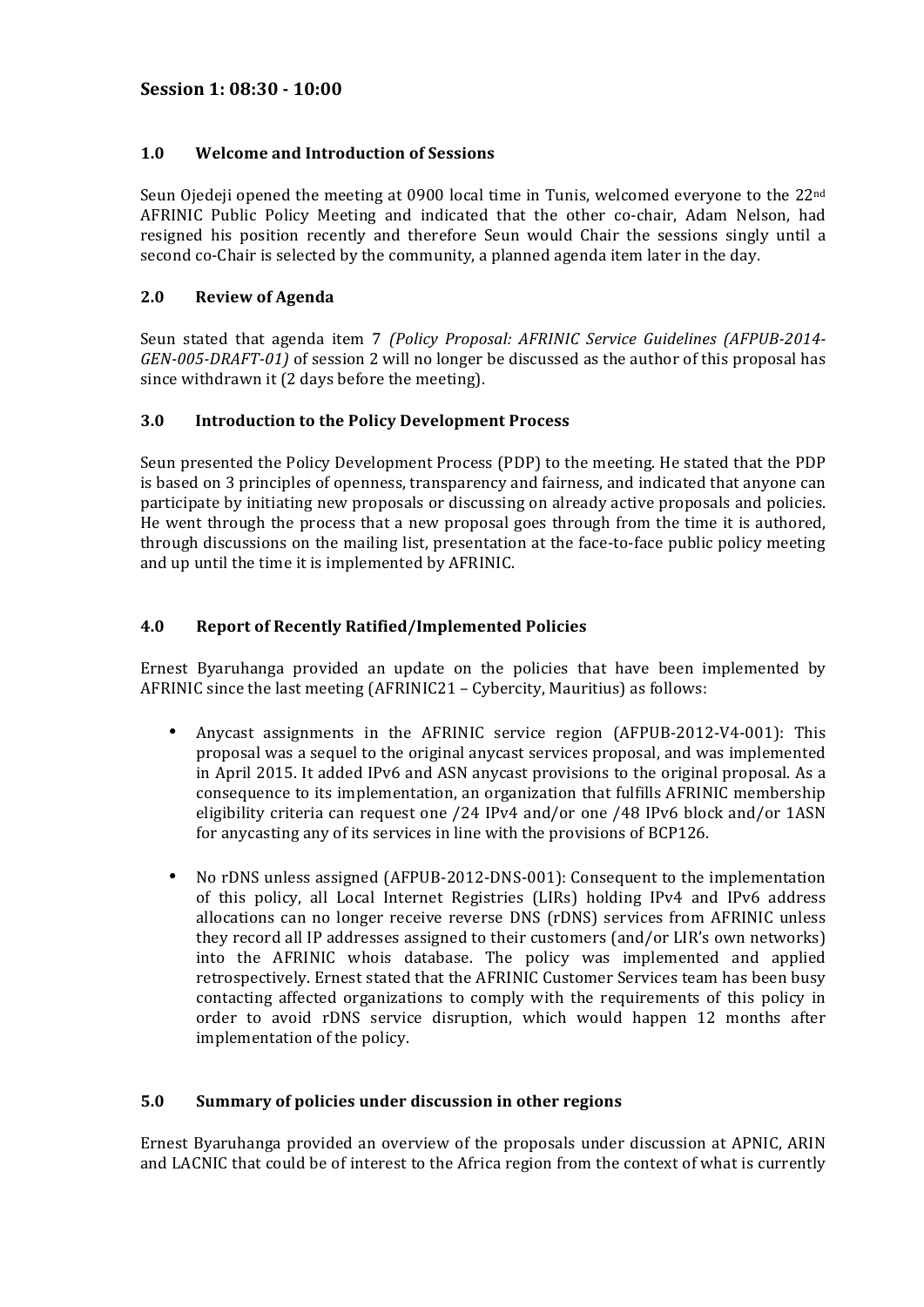under discussion (in the AFRINIC region) and the different issues that have been discussed on the "*rpd"* list.

## **ARIN:**

Change utilization requirements from "last-allocation" to "total-aggregate": Under this proposal, ISPs must have efficiently utilized all allocations in aggregate to at least 80% (and at least 50% of every allocation) in order to receive additional space. This includes all space that has been issued to customers of the ISPs.

## **LACNIC:**

Inter-RIR Transfers: This proposal allows organizations to transfer IPv4 space from other regions into the LACNIC service region in order to build more networks in the region. It does not include the option to transfer IPv4 space from LACNIC to other regions.

#### **APNIC:**

- Modification in the ASN Eligibility Criteria: The proposal modifies the eligibility criteria for ASNs so that the absolute requirement to multi-home before an organization can receive an ASN is removed. Under this proposal, an organization is eligible for an ASN if it is planning to use the ASN within 6 months.
- Modification of IPv4 space eligibility criteria: This proposal would extend the criteria for end-site IPv4 assignments so that an organization is eligible to receive an End-Site (PI) assignment if that organization is multi-homed or inter-connected with provider  $(ISP)$  IP addresses, or demonstrates a plan to advertise the requested prefix(es) within 3 months of getting them.

#### **RIPE:**

Marco Schmidt from RIPE NCC provided an update on the proposals under discussion at RIPE categorized into IPv6 deployment, Internet Resource Transfers and Out-of-Region use as follows:

- 2015-02: Keep IPv6 PI When Requesting IPv6 Allocation: Proposal aims to remove the requirement that an allocation size will be based only on existing users and allows consideration of additional criteria for non-ISP organizations with IPv6 plans.
- 2014-04: Removing IPv6 requirement for receiving IPv4 space from the final /8: The condition that an LIR must have received an IPv6 block before requesting an IPv4 block from the final /8 is removed by this proposal. The policy attained consensus and is yet to be implemented by RIPE NCC.
- 2015-01: Alignment of transfer requirements for IPv4 allocations: The proposal aims to align IPv4 space transfer requirements with a 24 month "holding" period for all IPv4 allocations such that the LIR that transferred the space and the LIR that received it cannot transfer the same block within a 2-year period. This was put in place to avoid speculators (in the market).
- 2014-12: Allow IPv6 transfers: This makes it possible to transfer IPv6 address space within RIPE NCC members/resource holders.
- 2014-13: Allow ASN Transfers: This proposal makes it possible to transfer AS Numbers between RIPE NCC resource holders. This proposal along with 2014-12 makes it possible to transfer any type of resource within RIPE NCC LIRs.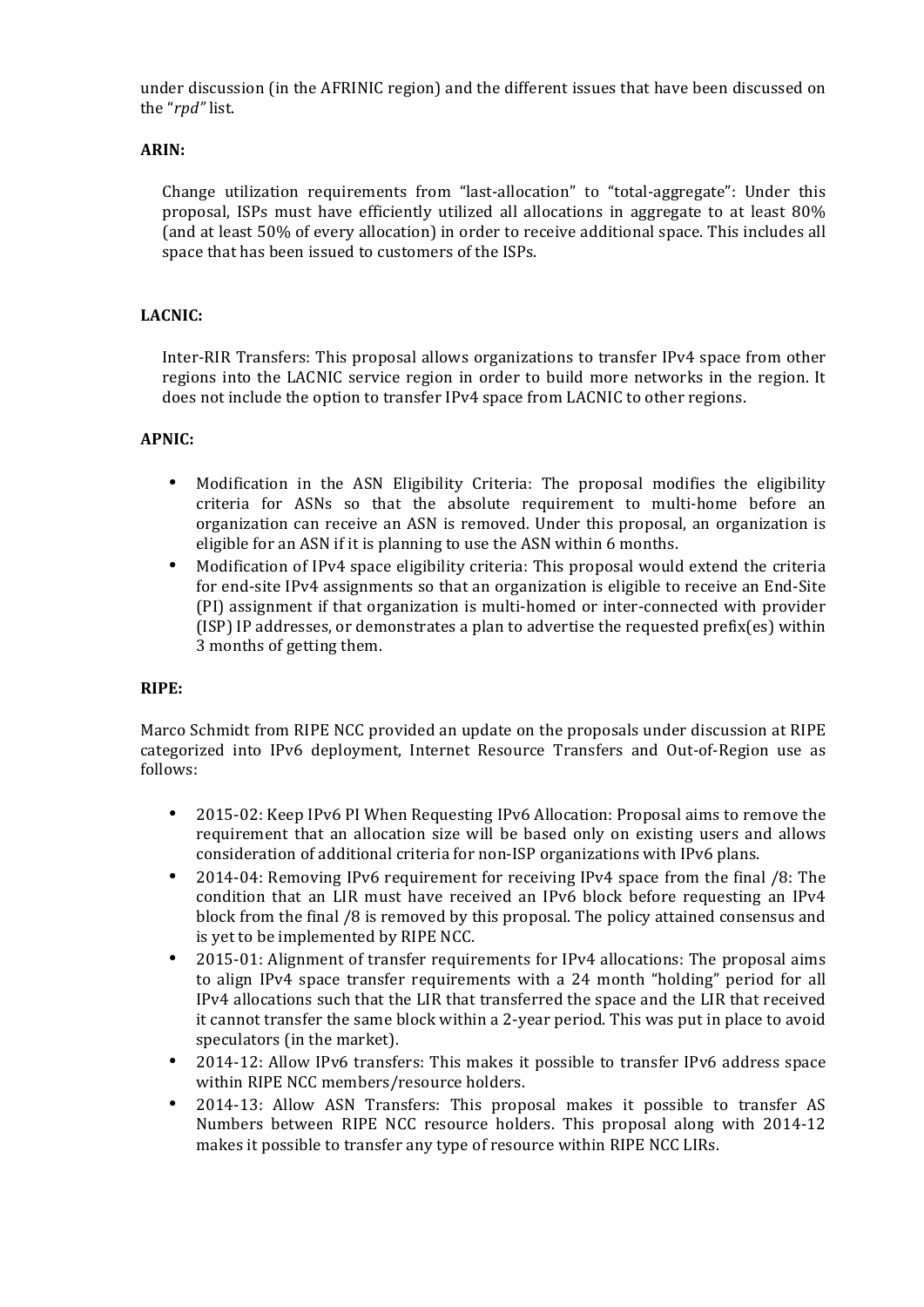• 2014-05: Inter-RIR transfer of Internet Number Resources: Allows transfer/exchange of resources with other RIRs that have compatible transfer policies (currently ARIN and APNIC). Implementation of this proposal is expected in August 2015.

Marco stated that there is no active policy or any proposal in RIPE that restricts out-of-region use, and indicated that as part of the impact analysis for proposal 2014-05, the RIPE NCC will only register resources if the network that will be using them has at least "one active element" located in the RIPE NCC service region. Marco stated that anyone can join the RIPE NCC PDP to participate and can freely provide feedback if the RIPE policies could have an impact to the global or regional operations of the Internet.

Ernest advised that most of the above proposals from other RIR regions appear to touch on many aspects that have been discussed in our region before and it would be useful if the community can consider similar proposals for better management of our region's number resources in case they are necessary. He encouraged the community to pay particular attention during the policy implementation experience report for issues that need policy direction and where such policies have already been discussed elsewhere.

The following issues arose from the floor during question time:

- The two policy proposals (Out-Of-Region Use of AFRINIC Internet Number Resources and Resource Reservation for Internet Exchange Points) appear not to have changed much since  $AFRINIC21$ ; the speaker wanted to know why time is being wasted on discussing them again. Several other speakers raised the same concern.
- Seun indicated that according to the PDP, the two policies are still very much under discussion, until a time when they are either withdrawn by authors, or if they expire in the event that they have not received any update in 12 months.
- A question was raised about why there is no Inter-RIR transfer policy being discussed. Seun indicated that there is no such proposal, and that the PDP is there for anyone in the community to propose it if they deem it good for the region.

# **Session 2: 10:30 – 12:00**

## **6.0 Policy Proposal: Out-Of-Region Use of AFRINIC Internet Number Resources (AFPUB-2014-GEN-002-DRAFT-02)**

Before he could present the proposal, Douglas Onyango asked whether the session can continue being led by one co-chair, instead of two, and proposed that this needs to be resolved before he can proceed, as a matter of procedure .

There was general agreement with Douglas' concern, and some proposed that one of the people present in the meeting that is familiar with the PDP (and perhaps acted as co-chair before) could act as the second co-chair, until the regular co-chair position is filled later in the evening. Others suggested that perhaps the PDP co-chair election could be moved forward for the purpose of having two co-chairs.

Ernest quoted the provisions of PDP in circumstances where there is no-chair either by absence or resignation. He stated that the working group (community members present in the meeting) could nominate a chair for the session if one of the co-chairs could not make it to the meeting. Ernest also stated that the same working group can select a chair to complete the remaining term of a co-chair that has resigned, which is also an agenda item planned for the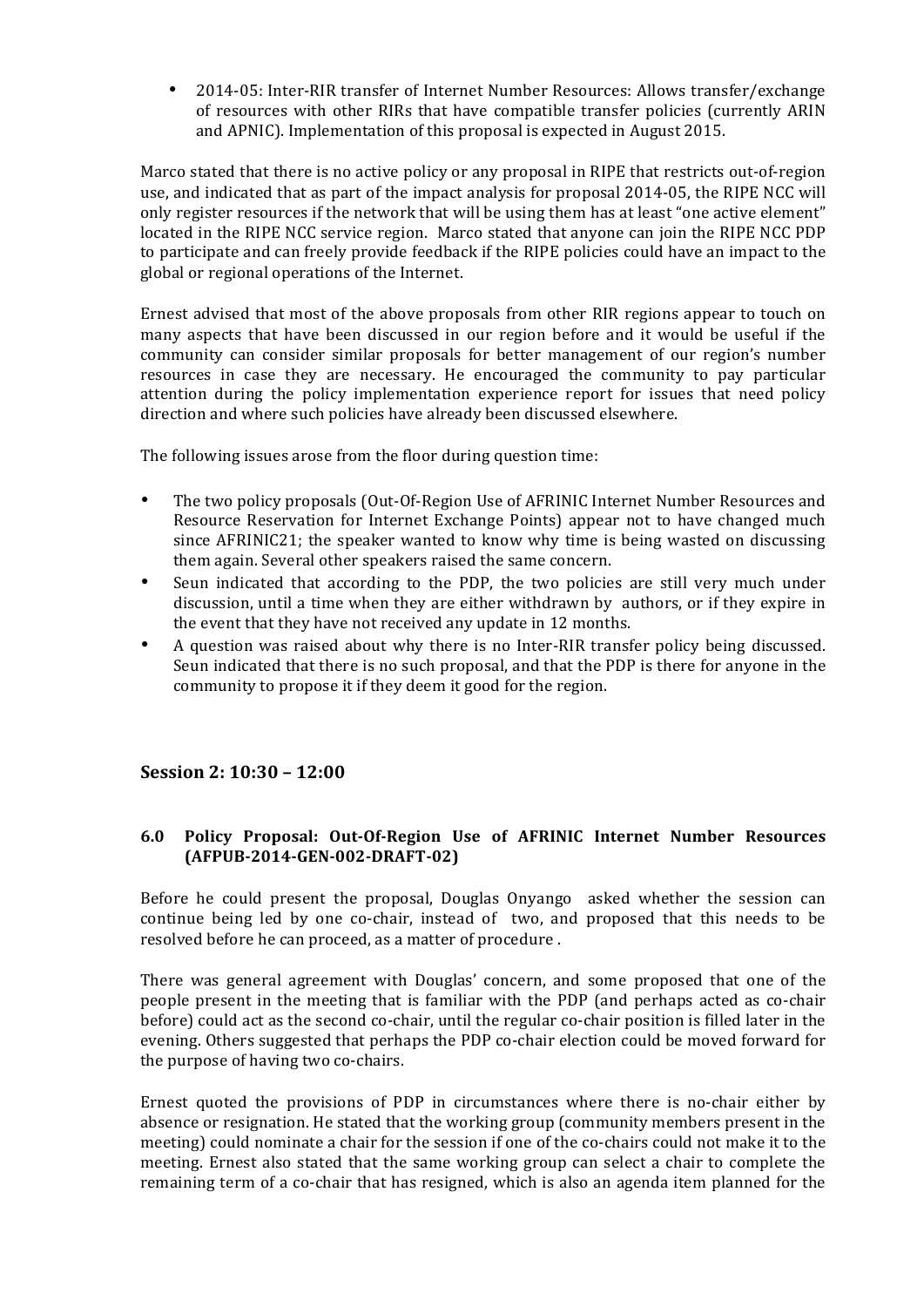afternoon. Ernest stated that the process to select a temporary chair for this session (and/or complete the remainder of Adam's tenure) can be done now, and called for anyone that wishes to volunteer (or anyone that can nominate a volunteer) to step up.

Seun Ojedeji acknowledged and accepted the view from the floor. He however clarified that according to the PDP guideline, there is NO procedural flaw in a single Co-Chair chairing a public policy meeting and also sighted AFRINIC19 as an instance of when such happened in the past. Alan Barrett also further reiterated some of the points made by Seun. The nomination then commenced which was lead by Ernest.

Andrew Alston and Hytham El Nakhal both nominated Mark Elkins while Christian Bope nominated Barry Macharia both as temporary co-chair for the session and at the same time, the co-chair that would complete the remainder of Adam's tenure. Barry Macharia accepted the nomination. Nii Quaynor expressed support for Barry to fill in and complete the remainder of the empty seat.

Ernest noted that because Mark Elkins is a Board Member, he is conflicted if he were to serve in the capacity of a PDP Co-Chair as a sitting Board Member. Other members present agreed that Mark's appointment to the PDWG co-Chair position is indeed a conflict. The AFRINIC Board Chair too agreed that Mark is conflicted.

There was a proposal that if there are two candidates for co-chair, and one of them is incumbent, both candidates can fill these positions now by default, and the sessions can carry on. Ernest indicated that this idea could not hold since the election in the afternoon is for one co-chair's tenure that is regularly ending, which could be won by either of the two candidates.

Ernest invited Barry to say a few words for the community to gauge his ability to do the job. After Barry's speech, a show of hands was called for those that think Barry is capable of completing Adam's term. His selection by show of hands was unanimous and Barry was selected to complete Adam's term and was immediately called to co-chair the sessions of the day with Seun.

With the session having two co-chairs, Douglas Onyango was called upon to resume his presentation of the "Out-Of-Region Use of AFRINIC Internet Number Resources" proposal as its author. Among others, he shared the following key highlights of his proposal:

- Current AFRINIC policies do not explicitly allow or disallow Out-Of-Region use of Internet number resources. This proposal if ratified will explicitly permit out-ofregion use of AFRINIC number resources.
- It seeks to set a limit of what percentage of Internet number resources can be used by a member outside the AFRINIC service region by allowing up to 40% of the resources in use to be outside the region.
- It also tries to discourage organizations from other regions that want to acquire resources from AFRINIC for use in ways that are not in line with AFRINICs policies and best interests.
- The author does not seek to prolong the lifespan of IPv4 with this policy; rather, seeks to ensure that number resources allocated/assigned by AFRINIC are used by members from the service region to support their legitimate network operations, regardless of physical location.
- Upon ratification of this policy, out-of-region use of AFRINIC's number resources shall be permitted as long it is preceded by use within the region.
- AFRINIC staff at their discretion shall assess compliance, and using whatever means is available.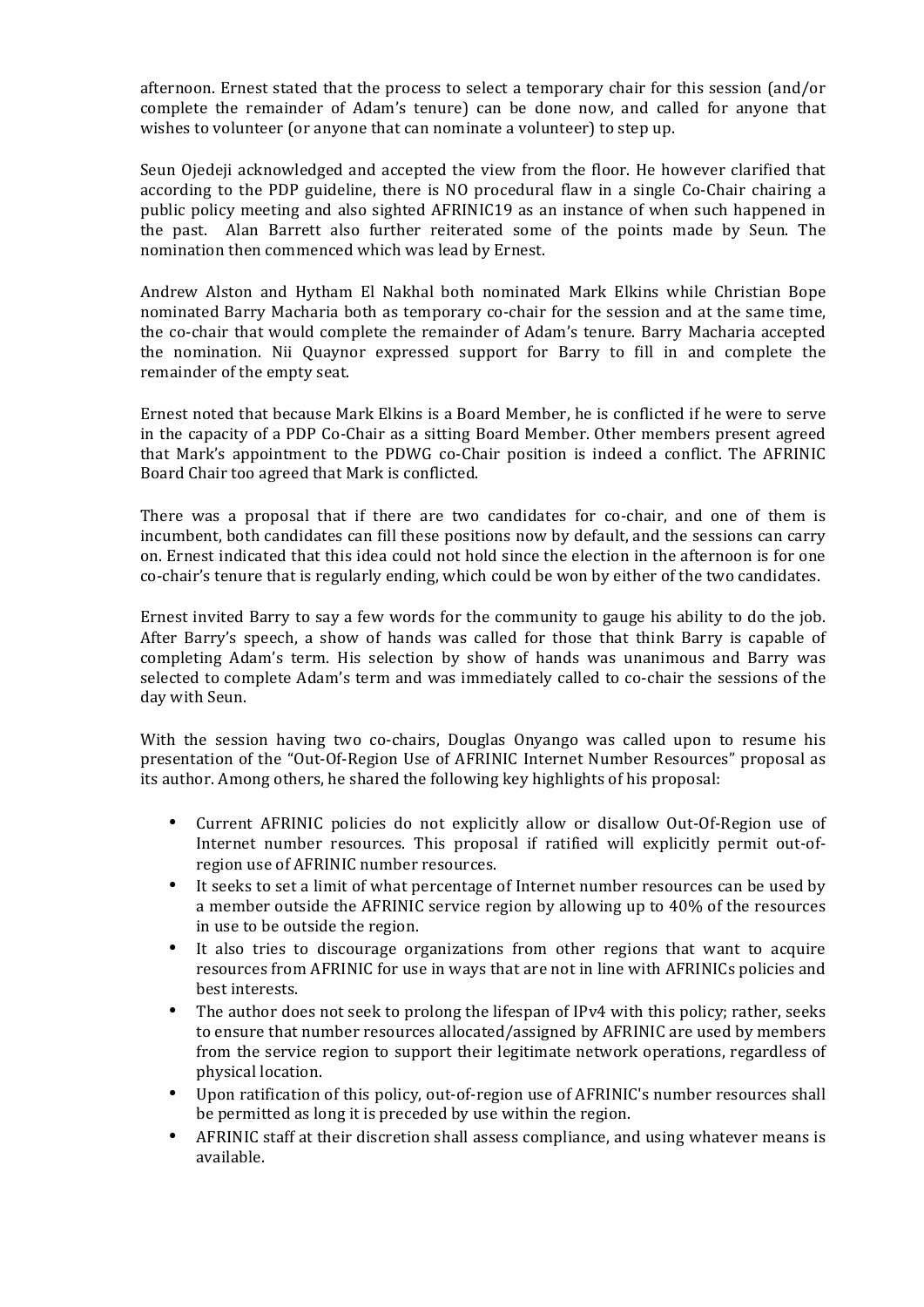Before taking questions, Seun used the opportunity to welcome Barry and wished him luck in executing his duties, and also thanked Adam for the time he took to volunteer for the community till he had to untimely return to the USA to take on a new job and be with his family.

Seun opened the floor for comments and the following feedback was received from community members present (physically and remotely) after Douglas presentation:

- Andrew Alston strongly opposed the proposal (as he did when it was initially proposed) on the basis that the  $40\%$  is an arbitrary number without basis on how it was arrived upon. He also indicated that this proposal halts the growth of African companies wishing to expand their networks to anywhere in the world to any scale, which principle is stifled by this proposal as they would have to look to the secondary market for IP addresses, which would be a serious financial burden to the LIR.
- Douglas stated that while arriving at the 40% number, there was an assumption that an African domiciled organization would have the bulk of its network operations and customers in Africa and hence, more of the number resources would be used within rather than outside the region.

Other comments received were as follows:

- African region IP addresses should be used within Africa and none should be allowed outside the region, hence the speaker would oppose the proposal as written. If an African company has a huge multi-million dollar client outside Africa, the income from that client can justify buying resources from the secondary market.
- The proposal does not really limit outside usage of IP space because any entity outside can domicile itself in Africa just to get the space and still use it outside the region, hence the speaker opposed the proposal.
- AFRINIC should focus more on IPv6 deployment. It is pointless to hang on to and extend the lifetime of IPv4 space as it will eventually only be available in Africa and not anywhere else, hence could prove to be of no value when everyone else has adopted IPv6. Some members noted that IPv6 is still not yet feasible because CPE support is still poor.
- AFRINIC was created to support and provide services to Africa and African Internet operations, and any policy that promotes usage of space outside the region will be opposed. African IPs should be used in Africa.
- It was noted that to efficiently migrate to IPv6, there is still a technical need for IPv4 during the transition and draining this  $IPv4$  space out of the continent, which is crucial for migration to IPv6 in a way, interrupts the transition to IPv6. The speaker opposed the proposal.
- There were suggestions that every request should be justified based on demonstrated need, whether this will be used in or outside the region. At the same time, there are RIRs (and secondary markets) serving other regions and if a request exists that needs space to use out of region, ICP-2 has recommendations that RIRs serve particular regions and this is the spirit to be maintained. Additionally, there are also similar provisions in the AFRINIC Registration Services Agreement.
- The spirit of the policy proposal is good as written; it does not however solve the problem it is attempting to address.
- Any proposal that attempts to expatriate Africa's resources outside Africa should be rejected, as this has set a bad precedent in our continent's history. On this comment, Douglas noted that the proposal is not expatriating resources outside Africa but rather, allowing genuine African IP network operators to use AFRINIC IP address space for serving out-of-region customers.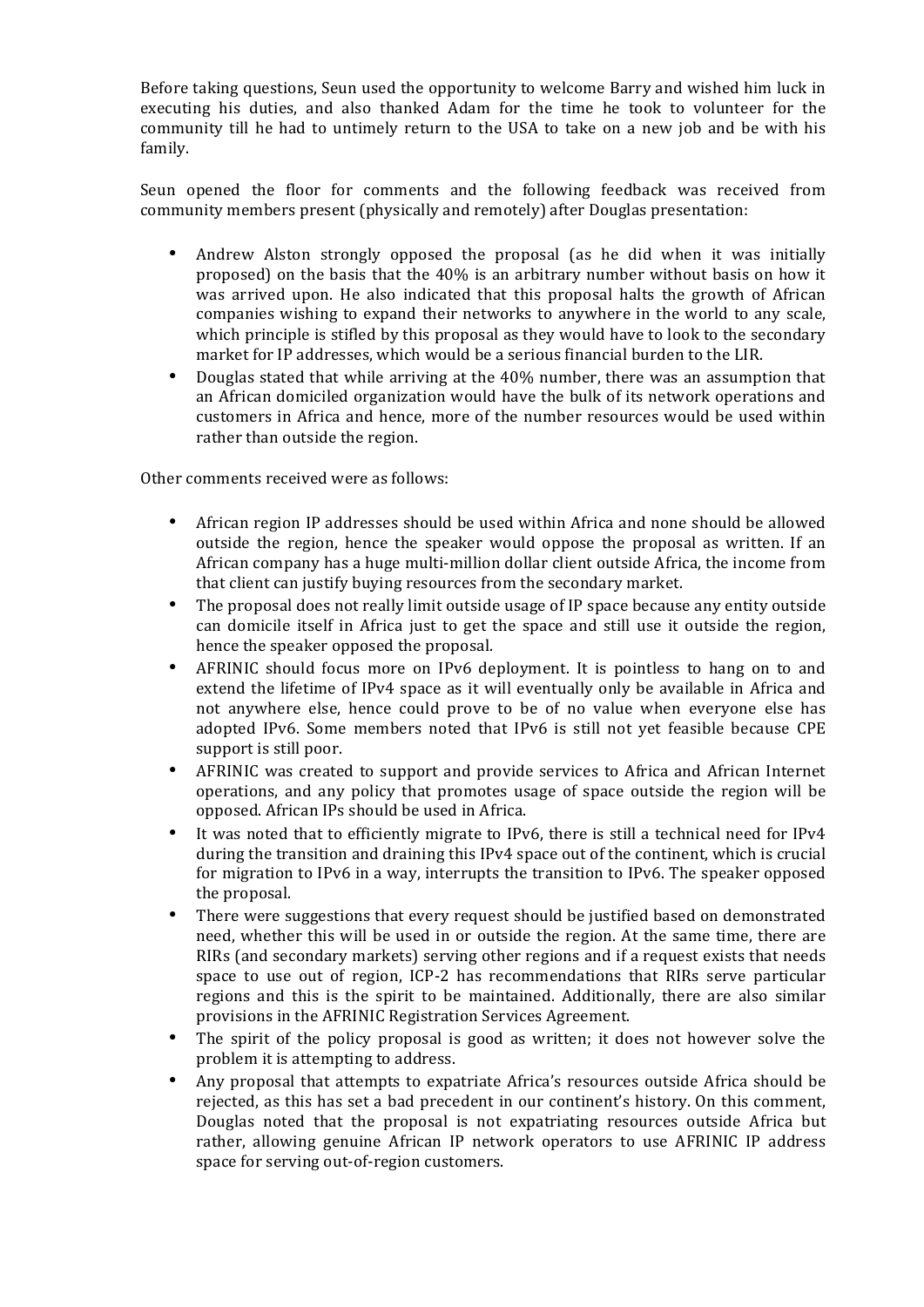- There was a suggestion that if there is a global registry in place, the concept can be applied from the context of the Inter-RIR transfer policy, and make provisions to transfer the 40% suggested for out-of-region use to the RIR serving that region. It makes sense that the RIR where operations are located should be the one to register those resources.
- An issue about enforcement of the policy was raised as there appears to be impossibility for AFRINIC to enforce such a proposal even when ratified, especially for End Users. Ernest clarified that the only available enforcement method is through what the LIR has recorded in the whois database, and that if the LIR registers an IP range with an African Country but uses it outside the region, there is no way for AFRINIC to ascertain (based in whois records) that the resource is used outside Africa – making enforcement an issue. It is also not possible to apply enforcement to endusers (PI space) as there are no sub-delegations registered in the whois database.

After closure of comments and questions from the audience, the co-chairs determined that there was **no consensus** on the proposal. It therefore goes back to the mailing list in-line with the PDP, for further discussions.

# **7.0** Policy Proposal: AFRINIC Service Guidelines (AFPUB-2014-GEN-005-DRAFT-01)

The author withdrew this proposal on 02 June 2015 (a day before its scheduled discussion).

# **Session 3: 16:00 - 17:30**

## **8.0** Policy Proposal: Resource Reservation for Internet Exchange Points (AFPUB-**2014-GEN-004-DRAFT-01)**

Michuki Mwangi, one of the co-authors of the proposal, shared the following key highlights from the proposal and indicated that there has not been any new updates to the proposal since it was presented in Mauritius, but said that there must be people in Tunis that were not in Mauritius, hence the relevance and need for fresh discussions and perspective.

- With IPv4 exhaustion around the corner, there are many IXPs that currently have just one /24 but are looking to grow in the future (for their peering and admin/management LANs).
- The peering LAN at IXPs is unicast space that is not globally routed, but is visible to peers, a situation unique to IXPs. Else, IXPs can be used as transit points to ISP networks if the peering LAN were globally routed.
- The proposal seeks to reserve IPv4 space and 2-byte ASNs blocks specifically for IXPs to allow them to still grow even when these resources have run out at AFRINIC.
- Not having IPv4 addresses to grow or start new IXPs would create unnecessary and unneeded routing complexity for Internet connected networks looking to peer at IXPs to further their network scope.
- AFRINIC already has an existing policy to make allocations to IXPs but that policy does not specifically reserve IPv4 space to ensure that there will be such, for future IXPs to grow and develop. In addition to reserving IPv4 space, this proposal reserves a set of 2-byte ASNs for use by IXPs for use at IXP BGP Route Servers.
- Proposal is to reserve a /16 block for future requirements for IXP peering LANs in the AFRINIC service region, and that AFRINIC publishes this block publicly. It is further proposed to reserve the equivalent of an additional /16 block for IXP management prefixes, separate from the peering LANs.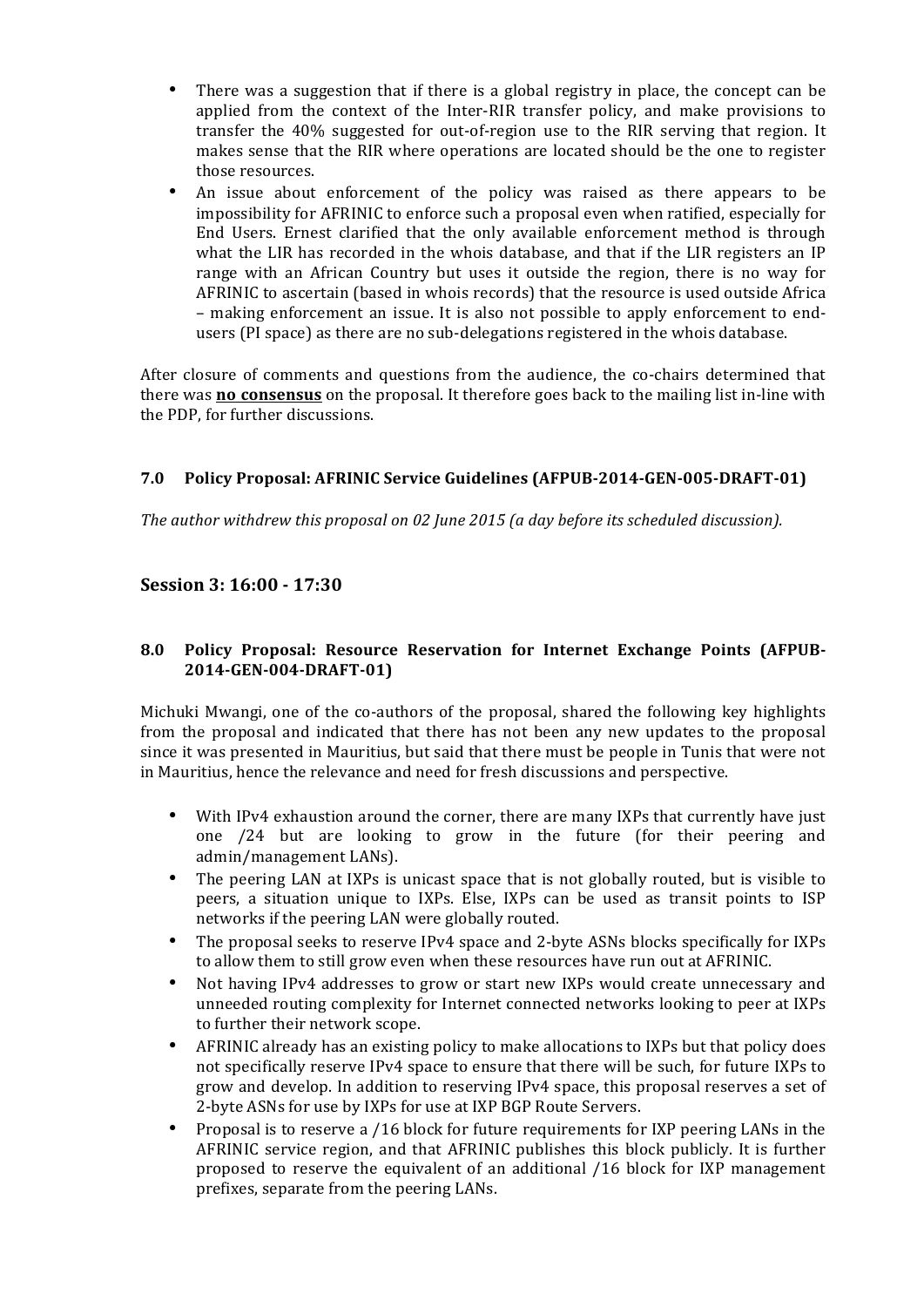It is proposed that AFRINIC reserves a block of 2-byte ASNs for use in BGP route servers at IXPs in the AFRINIC service region. The number of ASNs to be reserved should be the larger of 114, or half of the remaining 2-byte ASNs within the AFRINIC block at the date of ratification of this policy. AFRINIC will allocate these resources on a first come first served basis.

The following feedback and questions were received from the audience after Michuki's presentation:

- The proposal received support from several community members, some indicating that a few other RIRs have a similar policy either at the discussion phase or already implemented and in use.
- Comments were raised about the 2-byte vs. 4-byte AS Numbers stating that AFRINIC does not have 2-byte ASNs anymore hence the irrelevance of the proposal. Ernest indicated that there is no differentiation between  $2$  and  $4$  byte ASNs, as all RIRs now have one common 4-byte ASN pool, and that it's possible that the authors referred to AS0-AS65536 within the 4-byte pool.
- Comments about the need for IXPs to consider IPv6 were received, stating that IXPs should set precedence by not reserving legacy numbers and should instead embrace IPv6 and 4-byte ASNs. Michuki stated that IXPs are there to connect both legacy and non-legacy networks, and that if a new peer only supports IPv4 or 2-byte ASNs (as may be the case for a foreseeable future in our region), the IXP should accommodate, and hence the spirit of the proposal.
- Some members suggested extending the proposal to ccTLDs and NRENs. Michuki and Nishal stated that IXPs have very specific needs as already discussed that are not aligned to the needs of ccTLDs, hence a new and different proposal would be needed to cater for other interest groups that want their reservation needs to be made by AFRINIC.
- There was a suggestion to split the proposals, have one specifically for IPv4 and another for ASNs that specifically addresses the 2-byte and 4-byte ambiguity (to have it aligned with AFRINIC policy). Some members stated this was not needed as it unnecessarily delays the proposal by another  $6$  months with no significant value realized.
- Minor changes were proposed and the authors agreed to make the updates accordingly.

After closure of comments, consultation between the co-chairs and call for a "show of hands" to gauge support for the proposal as amended vs. those that think it should be sent back to the mailing list, the co-chairs determined that **there was consensus** on the policy proposal, and that it will advance in the next step of the PDP, which is the "last call" stage.

# **9.0** Status of the Consolidated Policy Document

Ernest Byaruhanga introduced the Consolidated Policy Manual as an initiative that combines all active policies into one document that is easy to browse, refer to and update. The document was presented at the previous 2 meetings where the community recommended that the draft be shared with publicly for comments and all feedback be consolidated into an updated draft for final Board approval.

Information available to the PDWG co-chairs is that the document is currently awaiting the Board's approval. The Board Chair indicated that the document has not been received, and requested the co-chairs to resubmit to the Board for review and approval. However the Board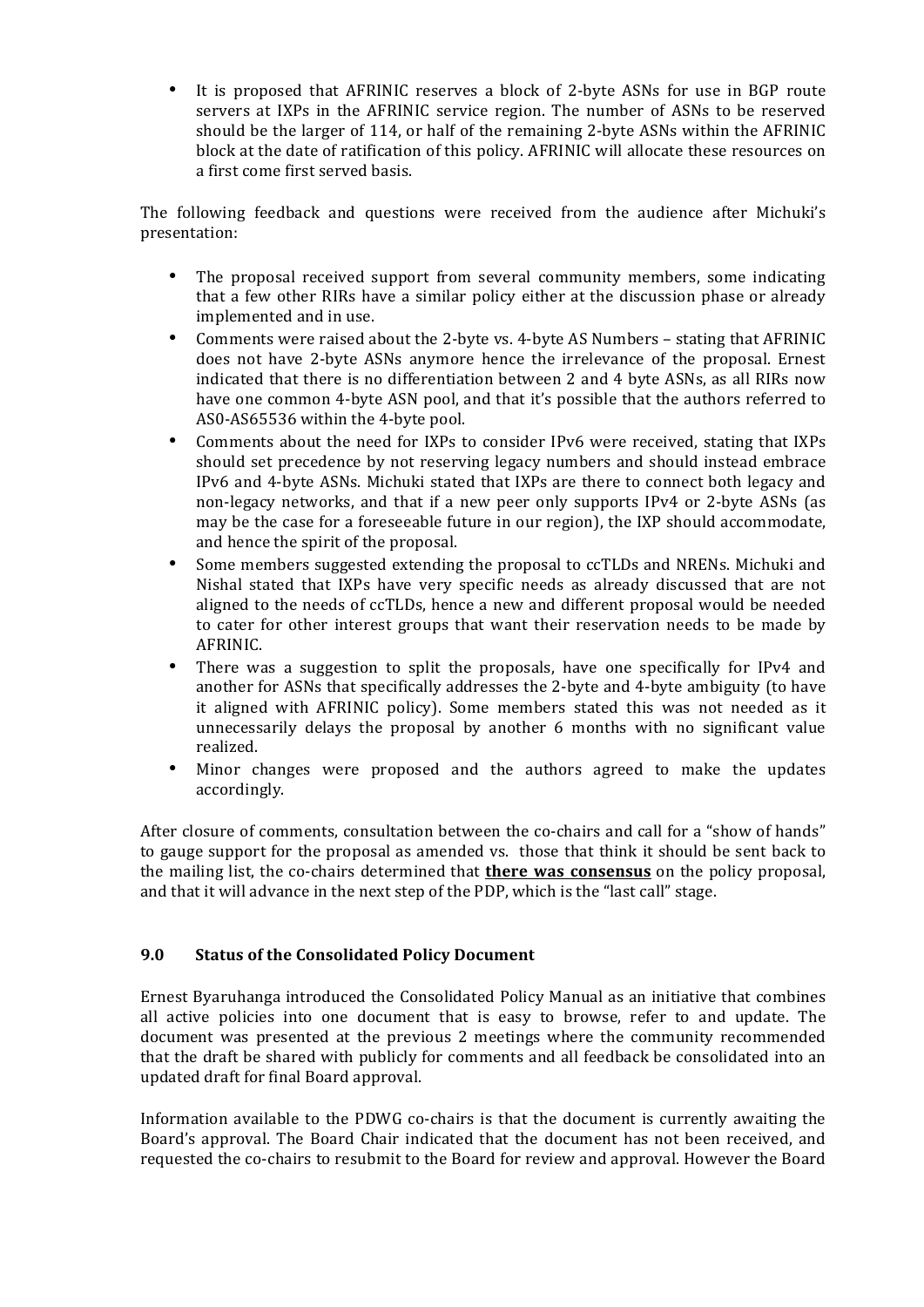chair latter confirmed receipt of the document and indicated it will be discussed and considered for approval at the next board meeting.

# **10.0 Policy Implementation Experience Report**

Madhvi Gokhool shared the Policy Implementation Experience Report, which contains an overview of the different sections of currently active policies and how AFRINIC interprets and implements them from the context of the issues that AFRINIC faces when handling requests where these policies apply.

Madhvi shared the following highlights:

- "Off-shore" companies: These have become many of late, and are mostly incorporated in economies where they have no infrastructure, neither would their legal status allow them to run any infrastructure or normal business in those countries, most notably Mauritius and Seychelles. It was noted that such companies tend to request huge IPv4 blocks for deployment outside Africa.
- Additional/subsequent allocations: A complete audit of resources utilized by the member is done, starting with routing status of the IP space to historical data that can be established. If members think AFRINIC should conduct utilization audits otherwise, members should provide appropriate feedback.
- The End-User policy (for PI space) requires initial requester to show existing current usage of /25 or prove that they will utilize half of what has been requested within 3 months. Most small sized enterprises do not meet the needs justification for this policy much as they want to multi-home and are able to acquire an ASN.
- Mergers and Acquisitions: There is no active policy for mergers and acquisitions  $$ apart from a "guideline" document that was authored by AFRINIC staff, which does not cover many scenarios regarding internal transfers. There are several pending internal transfer requests because of lack of policy to guide AFRINIC on how to handle them. The community may want to author a revised proposal.
- ASN policy: The policy requires multi-homing (or a plan to do so). AFRINIC checks with provided peers (by requestor) for confirmation, although often times, those peers do not get back to AFRINIC, hence delaying the request. Some ASN requests include just one BGP peer, which also gets them rejected.
- RDNS: We do not offer rDNS services unless there are some customer IP assignments registered in the WHOIS database. We are teaching members the impact of this proposal as some of them have had their services interrupted.
- Sub-Allocations: We evaluate all sub-allocations unless the LIR has been authorized by AFRINIC to conduct sub-allocations themselves.

The following comments and questions received consequent to Madhvi's presentation:

- Liquid Telecom had many mergers and consolidations done in the previous months which AFRINIC handled quite well, with commendations.
- AFRINIC should consider a REST API for the whois database such that LIRs that wish to integrate their IP Address Management Systems with the AFRINIC whois db can easily do this.
- It was noted that AFRINIC needs to clarify how the stated several pending Mergers and Acquisitions  $(M&A)$  requests (in Madhvi's presentation) relate to the fact that there is no M&A and Internal Transfer policy to guide AFRINIC in handling these. Madhvi indicated that there is correlation and that if the community does not come with a policy to guide AFRINIC, the currently inadequate guideline will still be consulted.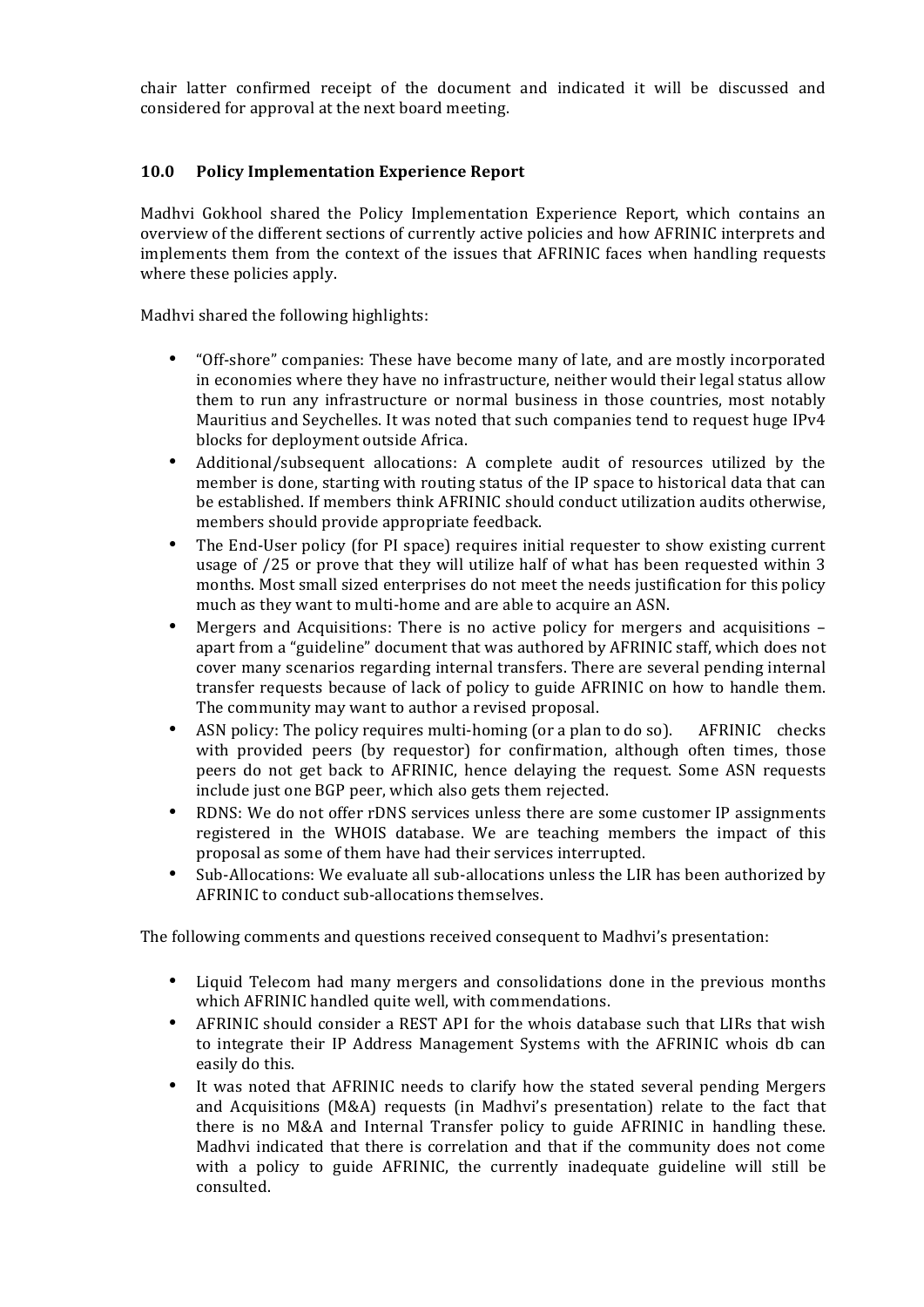## **11.0 PDWG Election**

Boubakar Barry, the Chair of the 2015 Nominations Committee (NomCom) led the session. He introduced the other members of NomCom, thanked the Board for the opportunity provided to NomCom to serve the community, shared NomCom's Terms of Reference and shared the process and timelines for the PDWG co-Chair election.

Boubakar shared the criteria for eligibility to the PDWG co-chair position as well as responsibilities of the co-chairs. He indicated that the call for nominations was on 03 May 2015, deadline for nominations on 12 May 2015 and publication of candidate slate on 15 May 2015.

There were two nominations received and eventually two candidates: Seun Ojedeji from Nigeria and Khaled Koubaa from Tunisia. Khaled Koubaa sent an email to NomCom withdrawing his candidature a few hours before this election, in which he indicated support for Seun – leaving Seun the only candidate for the position.

Boubakar called Seun to talk to the community for a few minutes before the community can elect him. Seun thanked Khaled for showing strong support for his nomination by withdrawing his candidature and urging the community to support him. He stated that he would continue to uphold the principles of the PDP and serve the community unreservedly as he has been doing.

Ernest indicated that the election of PDWG co-chair is by show of hands and by anyone present in the room. By show of hands, Seun was unanimously selected for a subsequent twoyear term as co-chair of the PDWG.

## **12.0 Open Microphone**

The following matters were raised during the Open Policy Microphone:

- A member appealed to the community to look strongly at Intra and Inter RIR transfer policies of IPv4 space. The reality is that legacy holders within the continent want to transfer their space to other organizations and at the same time, when we eventually run out, there could be a situation where AFRINIC companies want to receive space from other organizations both in and out of region. Although there's an impression that AFRINIC still has enough space, it could take a few large requests in large economies to deplete all AFRINIC inventory.
- There was an observation that the community seems opposed to transfer policies because they appear to be motivated purely from the basis of monetary gains and draining resources out of the continent. If such policies can be written from the context of other advantages that could be gained by the community, perhaps the community shall be more embracing of them.
- With governments being the largest spenders in most African economies, it is important to involve them in the AFRINIC PDP, because they could internally take decisions, such as forming national IP registries, that AFRINIC will have to comply with anyway. Ernest indicated that there have been initiatives to dialogue with governments from the context of the work we do, such as the AfGWG, which meets at every AFRINIC meeting. The PDP is open however, and nothing stops governments from participating.